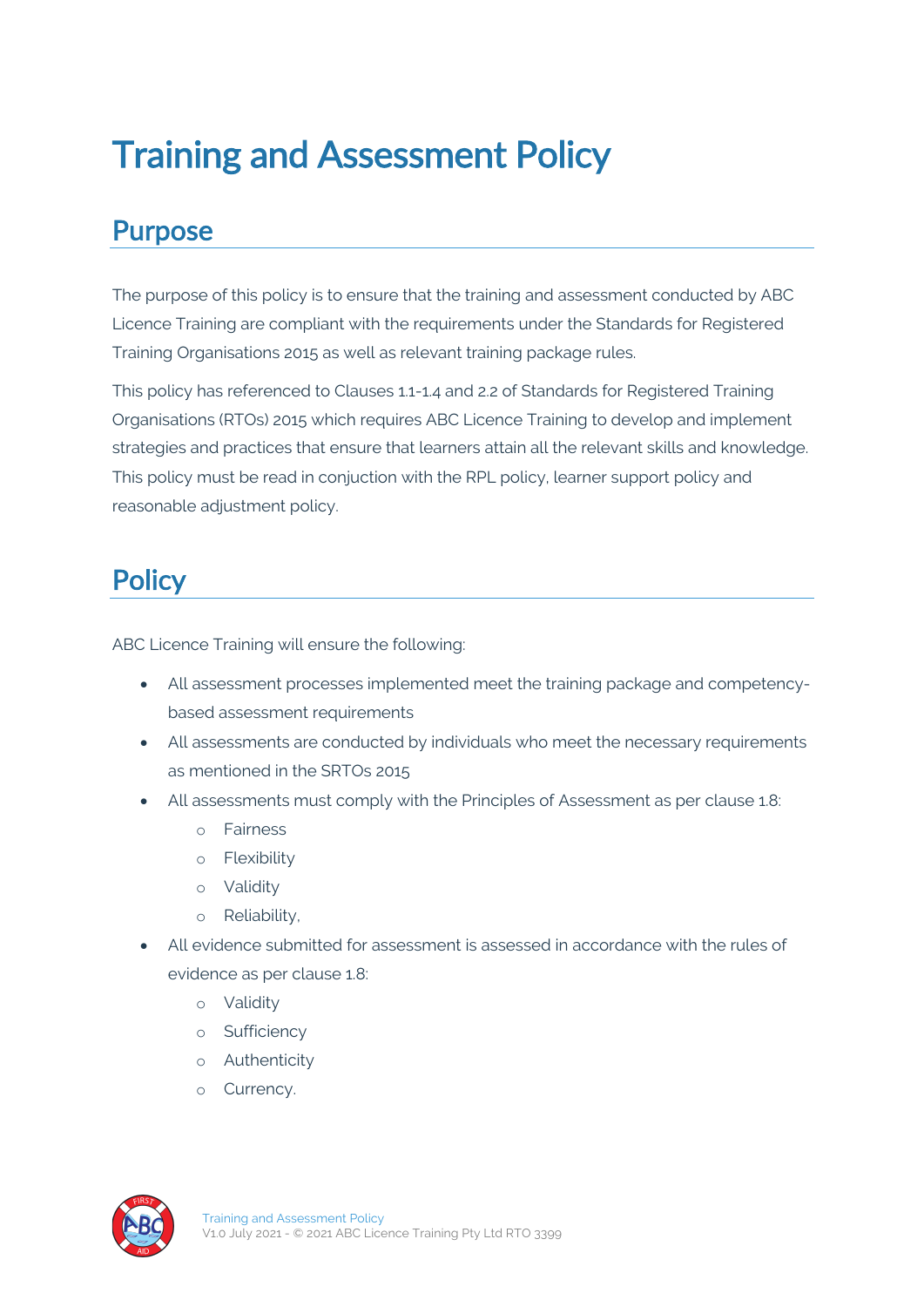# **Procedures**

#### Training and Assessment Strategy

ABC Licence Training develops and implements strategies for training delivery and assessment for each of the training products on its scope of registration. The assessment strategy defines how evidence will be gathered from students and demonstrate how the assessment will meet the training package requirements, meet the rules of evidence and be conducted in accordance with the principles of assessment. It will also include details about entry requirements, human resources, physical resources, modes of delivery and student cohorts.

ABC Licence Training will include an assessment mapping within its assessment strategy which will indicate the relevance of the assessment activities to the components within the applicable unit of competency.

#### Training Resources

ABC Licence Training will ensure that all its learners have access to suitable and required resources, facilities and equipment to complete their training in the enrolled unit. The amount of training provided for each training product on our scope of registration will be sufficient to ensure effective outcomes for the learner and will be in accordance with the training package and AQF requirements. All learners will receive the required support to complete their learning journey. ABC Licence Training will also ensure that all its assessors must meet the requirements under clause(s) 1.13 – 1.16 of the SRTOs 2015.

### Assessment Method

The assessment method for each unit may differ and may also use more than one method of assessment. The choice of assessment methods will be informed by a range of factors including the evidence guide requirements in the unit of competency, the assessment guidelines in the applicable training package and importantly the scope and nature of the skills and knowledge being applied.

Assessment methods may include:

- Direct observation checklists with instructions for demonstration,
- Simulated exercises or role-plays,

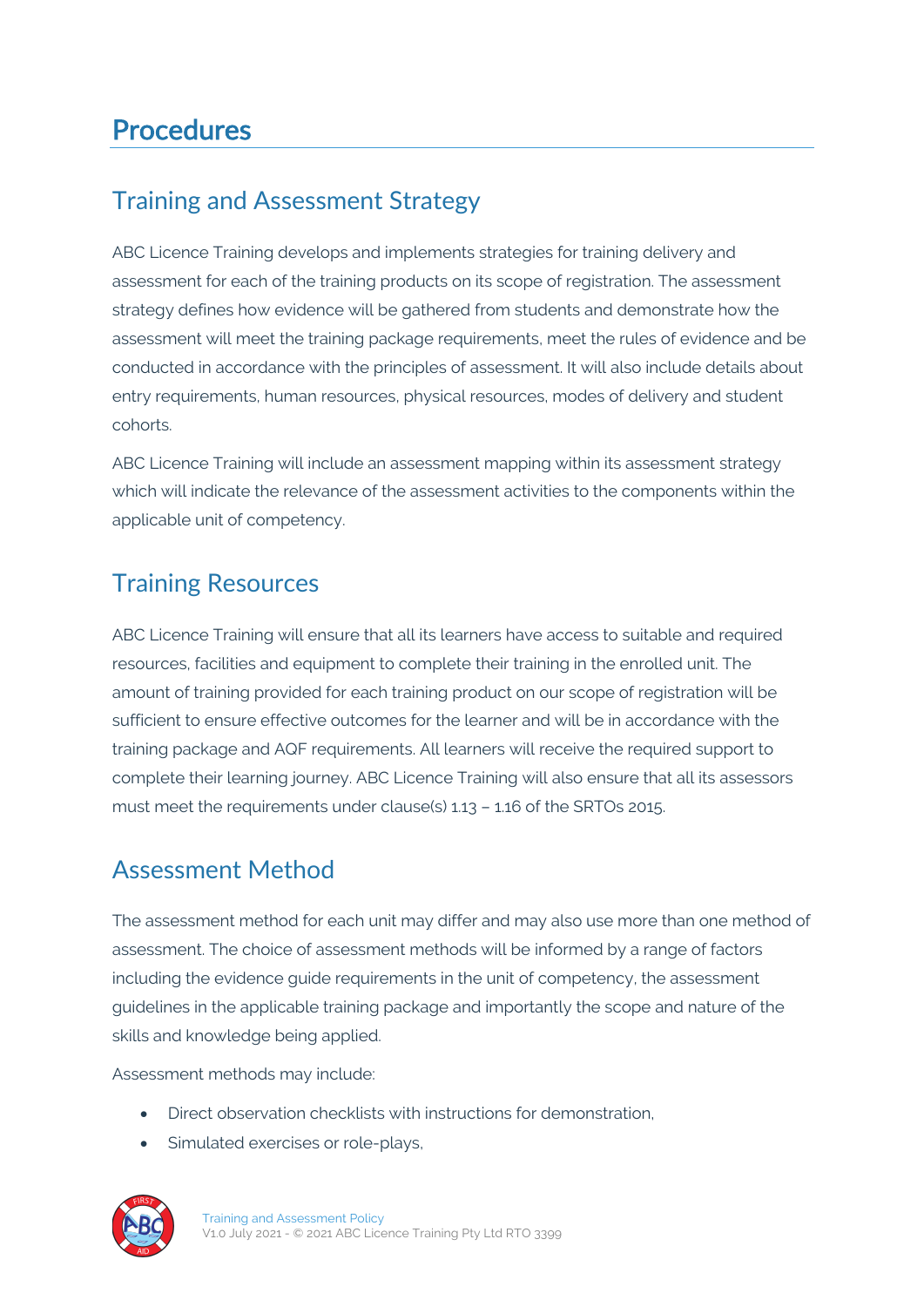- Questioning of required knowledge (verbal and/or written),
- Third party reports.

ABC Licence Training will also ensure that it takes into consideration the need to have their assessment modified to make it appropriate for satisfying individual learner needs which include but are not limited to reasonable adjustment etc.

## Training and Assessment Process

ABC Licence Training will identify and implement the required learning plan for its learners prior to the commencement of delivery. ABC Licence Training will also monitor the progress of each learner to ensure that further support is not required for the individual learner to gain the required competency. The learning plan for its learners may differ based on special considerations, reasonable adjustment, recognition of existing skills or prior learning.

The process for assessment is simply the steps the assessor takes when gathering evidence of a student's competence. Information pertaining to assessment is provided to the learners to guide them to complete the assessment activities. Assessment information will include the expected outcomes of the assessment, required evidence etc. A typical assessment process will include:

- Step 1: Prepare for assessment.
- Step 2: Provide clear instructions to the learners,
- Step 3: Plan and prepare the evidence-gathering process,
- Step 4: Collect the evidence and make the assessment decision,
- Step 5: Provide feedback on the assessment,
- Step 6: Record and report the result,
- Step 7: Review the assessment process,
- Step 8: When required, participate in the reassessment and appeals process.

All evidence and assessment records including feedback will be retained as per the records management policy of ABC Licence Training.

#### Reassessment and Appeals Process

Where a learner has undertaken an assessment and it has been marked as Not Satisfactory (NS), they may be allowed to re-sit the test/or have a re-assessment. The assessor will provide a detailed feedback with the areas of improvement which will also substantiate the